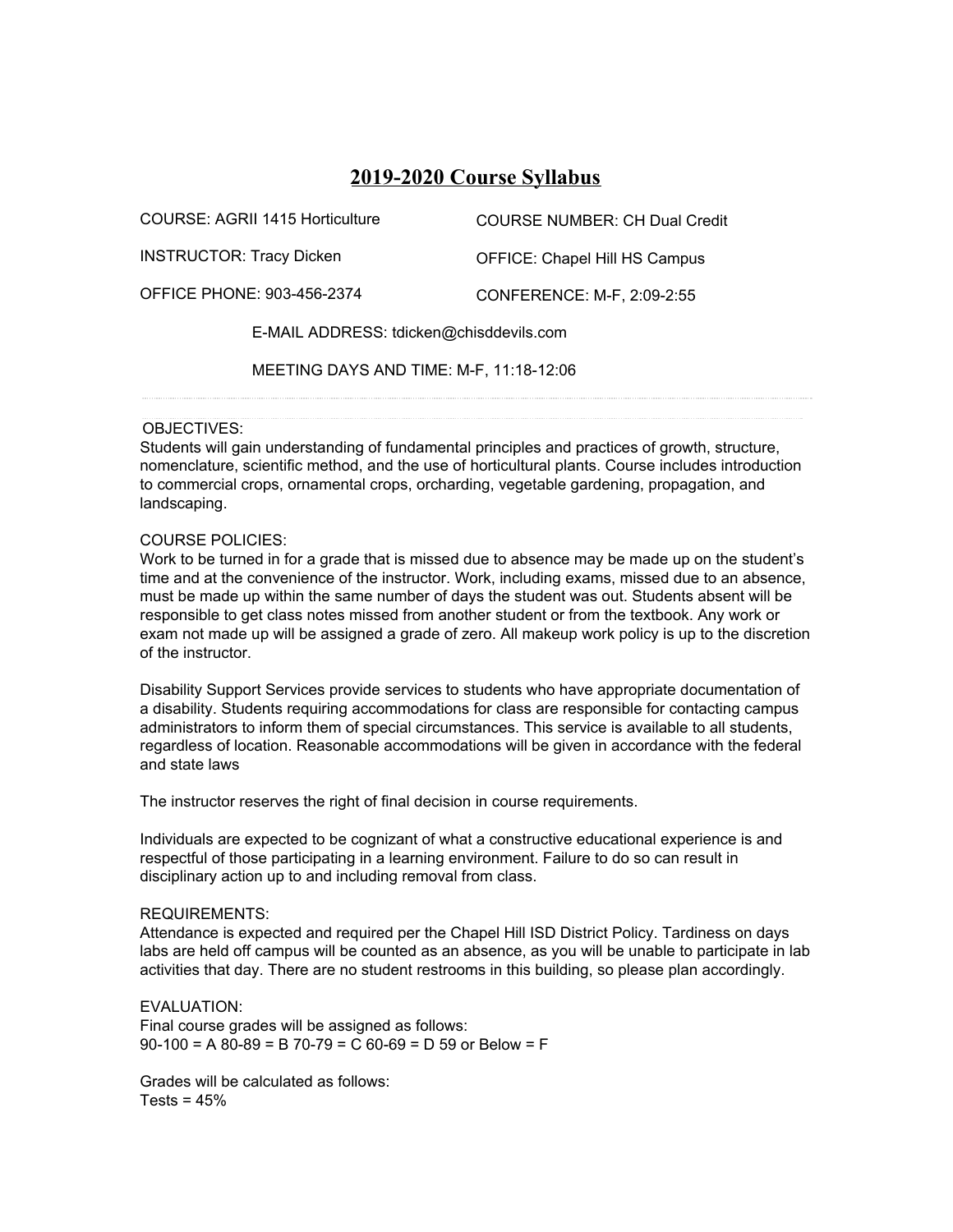Labs =  $30%$ Daily grades = 25%

This course offers no re-testing opportunities as multiple test/project/research paper grades will be taken each grading period. Late work may be turned in, but will receive a 10 point per day late deduction.

### COURSE CONTENT OUTLINE:

The "Green Industry" and Careers in Horticulture Botanical Nomenclature, Anatomy, and Physiology Plant Growth and Development Climate and Plant Growth Plant Propagation Outdoor Soils and Fertility Diagnosing and Treating Outdoor Plant Disorders Vegetable Gardening Growing Tree Fruits and Nuts Bush and Other Small Fruits Flower and Herb Gardening Home Landscape Planning Landscape Installation and Maintenance Lawns and Lawn-Substitute Plants Indoor Plant Maintenance Media, Fertilizers, and Watering Light and Indoor Plant Growth Controlling Indoor Plant Pests and Diseases Decorating with Growing Plants and Fresh Flowers Greenhouses and Related Climate-Controlling Structures

## ACADEMIC HONESTY:

Academic dishonesty or cheating of any sort will not be tolerated. Cheating violations include, but are not limited to: (1) obtaining an examination , classroom activity, or laboratory exercise by stealing or collusion; (2) discovering the content of an examination , classroom activity, laboratory exercise, or homework assignment before it is given; (3) using an unauthorized source of information during an examination, classroom activity, laboratory exercise, or homework assignment ; (4) entering an office or building to obtain unfair advantage; (5) taking an examination for another person; (6) completing a classroom activity, laboratory exercise, homework assignment, or research paper for another person; (7) altering grade records; (8) using any unauthorized form of electronic communication device during an examination, classroom activity, or laboratory exercise; (9) Plagiarism. Plagiarism is the using, stating, offering, or reporting as one's own, an idea, expression, or production of another person without proper credit. Disciplinary actions for cheating in a course are at the discretion of the instructor.

## JOURNAL:

Students will be required to maintain an agriculture experience journal throughout the course of the year. They will work with their Ag Teacher to develop a Supervised Agriculture Experience based on their interests and enter hours and journal entries related to that SAE and/or involvement in FFA activities. Each student will be required to maintain at least 1 SAE per year. A major grade will be taken at the end of each nine weeks over their SAE's. Each student will be required to have a minimum of 10 quality hours entered per 9 weeks for their SAE/FFA Involvement. The last 9 weeks grade will also assess each students overall SAE for completeness and accuracy. These hours will be logged on the following website: [www.theaet.com](http://www.theaet.com/)